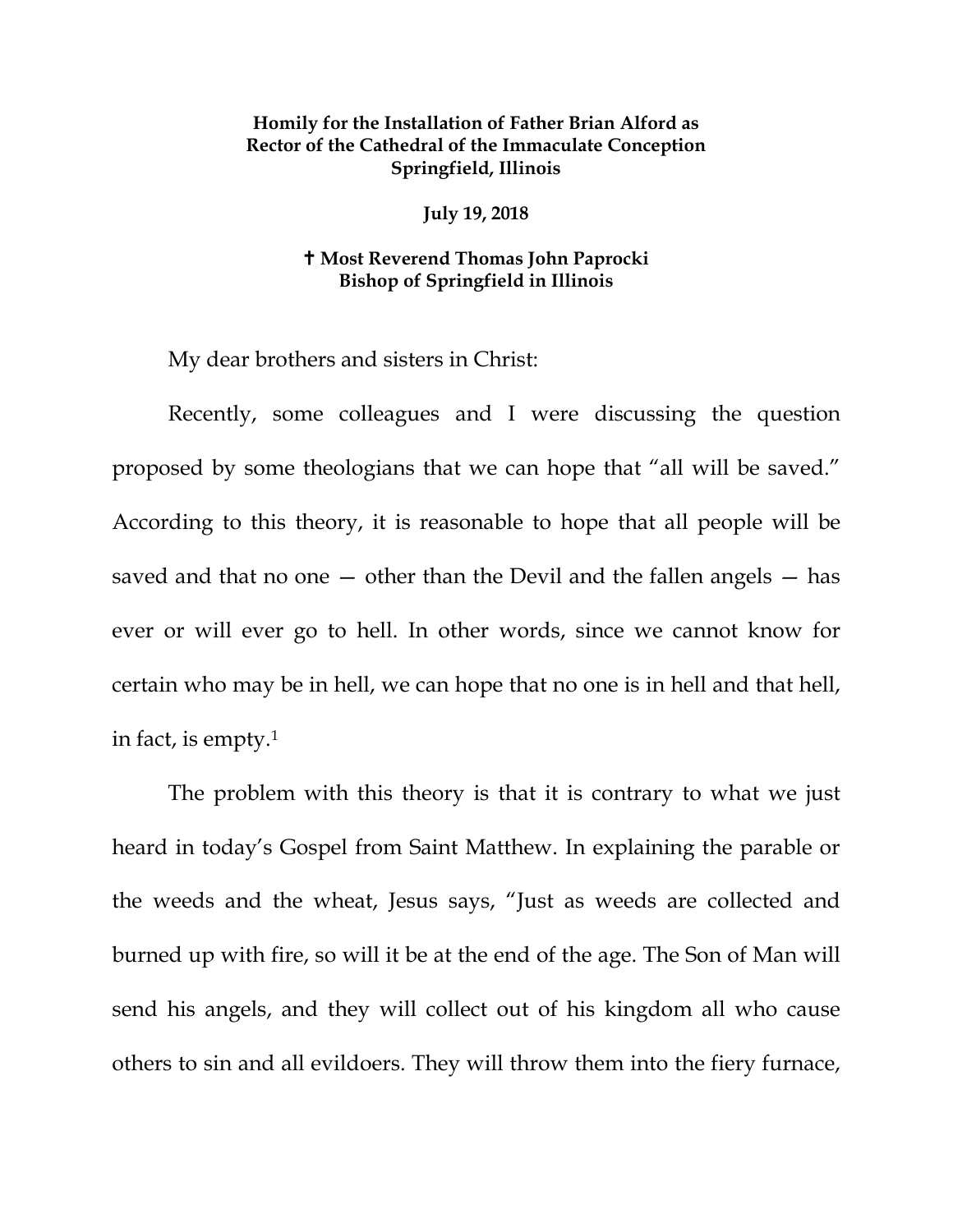where there will be wailing and grinding of teeth. Then the righteous will shine like the sun in the kingdom of their Father. Whoever has ears ought to hear" (Matthew 13:40-43). Notice that Jesus does not say rather vaguely that evildoers might go to hell, nor does He seem to be issuing an idle threat, but He says rather clearly that His angels "will throw them into the fiery furnace, where there will be wailing and grinding of teeth."

Rather than expressing the virtue of hope, it seems more like wishful thinking or simple naiveté even to pray that "all will be saved." After all, if Satan and his minions allowed their pride to turn themselves away from God, what makes anyone think that at least some human beings will not engage their freedom to turn away from God as well? Yes, we pray that our Blessed Mother will "lead all souls to heaven" and Jesus says in the Gospel of Saint John that He will "draw all people" to himself (Jn. 12:32), but people are neither led nor drawn to the Lord against their will.

Thus, we cannot passively assume that we need not do anything in terms of seeking holiness because God will save us anyway despite ourselves. This is known as the sin of presumption. The *Catechism of the Catholic Church* says, "There are two kinds of presumption. Either man presumes upon his own capacities, (hoping to be able to save himself

2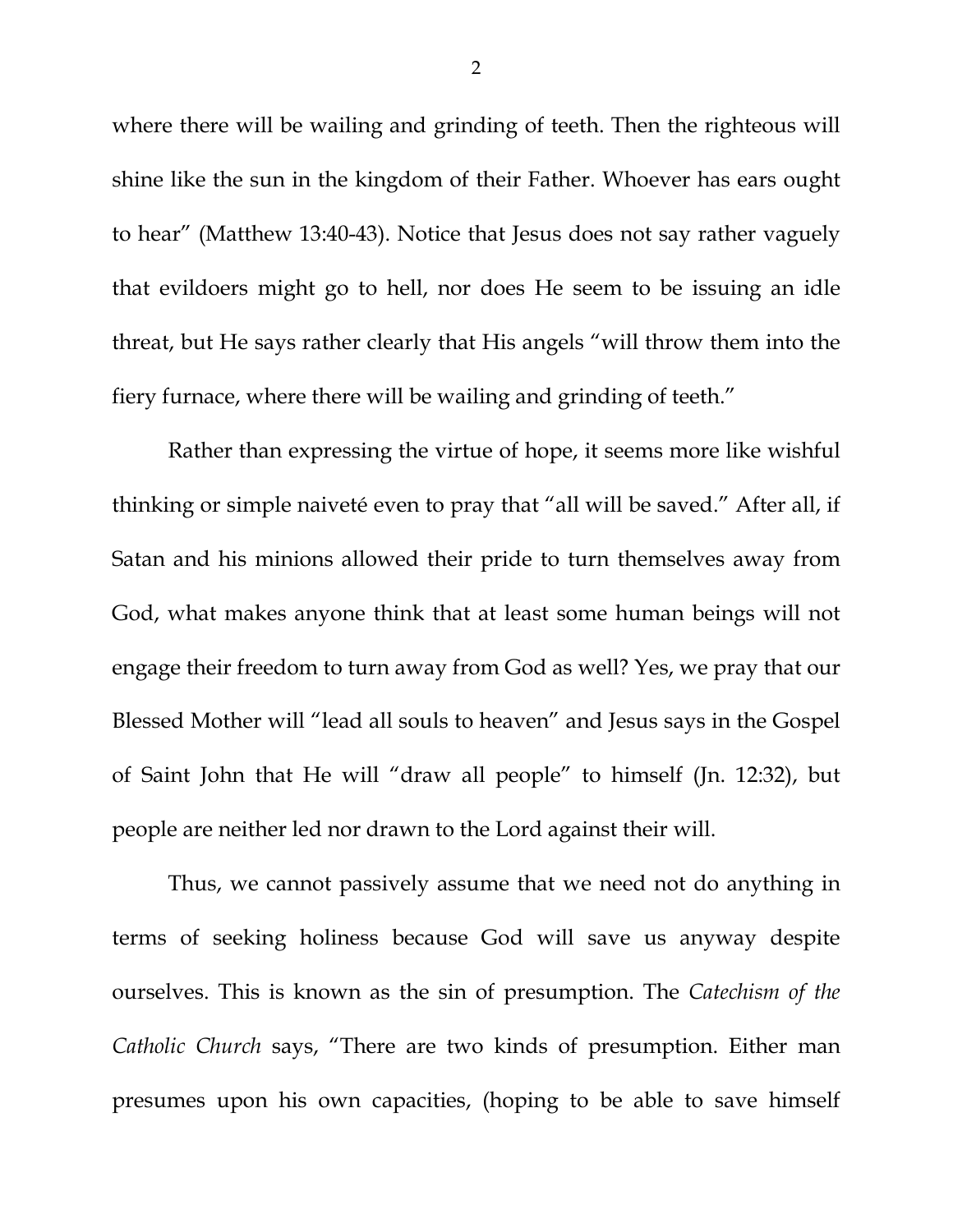without help from on high), or he presumes upon God's almighty power or his mercy (hoping to obtain his forgiveness without conversion and glory without merit)."[2](#page-7-1)

For this reason, Jesus tells His disciples, "Enter through the narrow gate; for the gate is wide and the road broad that leads to destruction, and those who enter through it are many. How narrow the gate and constricted the road that leads to life. And those who find it are few " (Matt. 7:13-14). Jesus also says that He is both the Good Shepherd and the gate for the sheep (Jn. 10:7-14).

That is why Jesus founded the Catholic Church, instituted the sacraments, and gave us priests to act as shepherds on His behalf in leading the flock to salvation. Indeed, the word *pastor* comes from the Latin word for *shepherd*.

So it is fitting that today at this Mass we celebrate the Installation of Father Brian Alford as the new Rector of the Cathedral of the Immaculate Conception. We use the term "Rector" of the Cathedral because, as Diocesan Bishop, I am the Pastor of the entire diocese and particularly of the Cathedral, which is the mother church of the diocese. In all other respects, Father Alford has the pastoral responsibilities and the canonical

3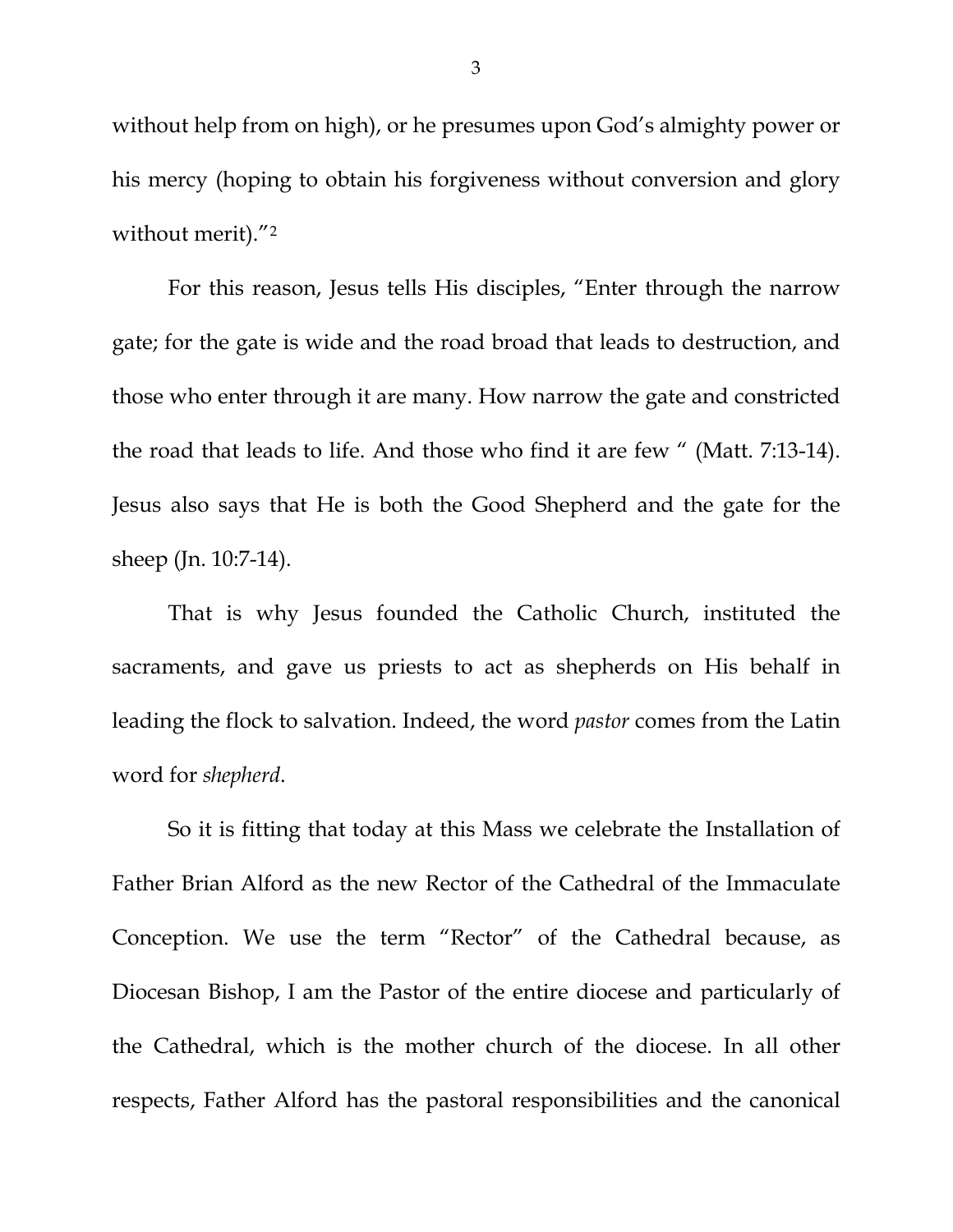authority of the pastor of the Cathedral Parish. I am very pleased that Father Alford has accepted the call to assist me in serving as the local shepherd of the Catholic community of faith here at the Cathedral of the Immaculate Conception in our Capital City of Springfield. At the same time, I also wish to express my deep appreciation to Father Chris House for his dedicated ministry as Rector of the Cathedral for the past six years. Our prayers go with him in his new pastorate at Christ the King Parish in Springfield and I am grateful that he will continue to assist me as the Vicar Judicial, working in our Tribunal in the Diocesan Curia.

Father Brian Alford was ordained to the priesthood on May 28, 2011, here in our Cathedral. In fact, he is the very first priest I ever ordained to the priesthood! His first assignment was as Parochial Vicar at the parishes in Effingham and Shumway and as Chaplain at St. Anthony High School in Effingham. Father Alford is familiar to us here at the Cathedral, having lived here in residence at the Cathedral Rectory from 2013 to 2016 when he served as my Priest-Secretary, Master of Ceremonies, and Vocation Director. Since 2016, he has served as Pastor of St. Jude Parish in Rochester and as Vicar for Priests and Director of the Department for Vocational Services. In addition to serving here as Rector, Father Alford will also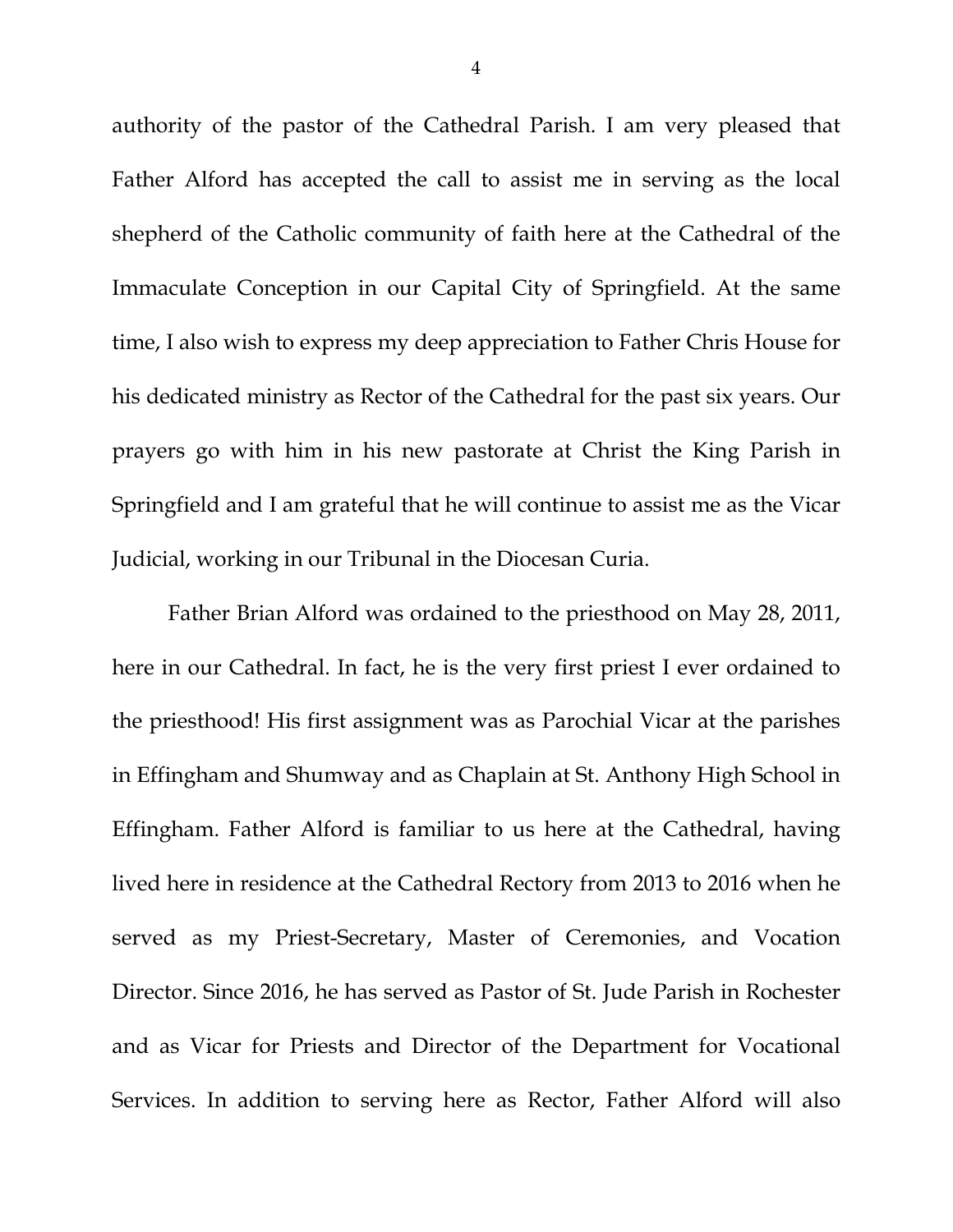continue to assist me in the Diocesan Curia as Vicar for Clergy, Consecrated Life, and Vocations.

Father Alford knows, but I think it is always worth recalling as we serve as pastors in this Third Millennium of Christianity, that it is fitting to call to mind a theme suggested by our late Holy Father, the Great Pope Saint John Paul II, in his Apostolic Letter, *Novo Millennio Ineunte*, "On entering the New Millennium," which I quote as follows (nos. 30-31): "First of all, I have no hesitation in saying that all pastoral initiatives must be set in relation to holiness."

We grow in holiness by following Jesus as His disciples. Closely related to the notion of discipleship is the concept of stewardship. In the First Letter of St. Peter, he writes of stewardship in these words: "As each one has received a gift, use it to serve one another as good stewards of God's varied grace" (1 Peter 4:10).

In the Fall of 2015, I published my second pastoral letter, entitled, *Ars Crescendi in Dei Gratia*, Latin for "The Art of Growing in God's Grace." In it, I wrote, "The art of growing in God's grace is the key to growth in the Church. Building a culture of growth in the Church starts with inviting people to experience the love of Jesus Christ."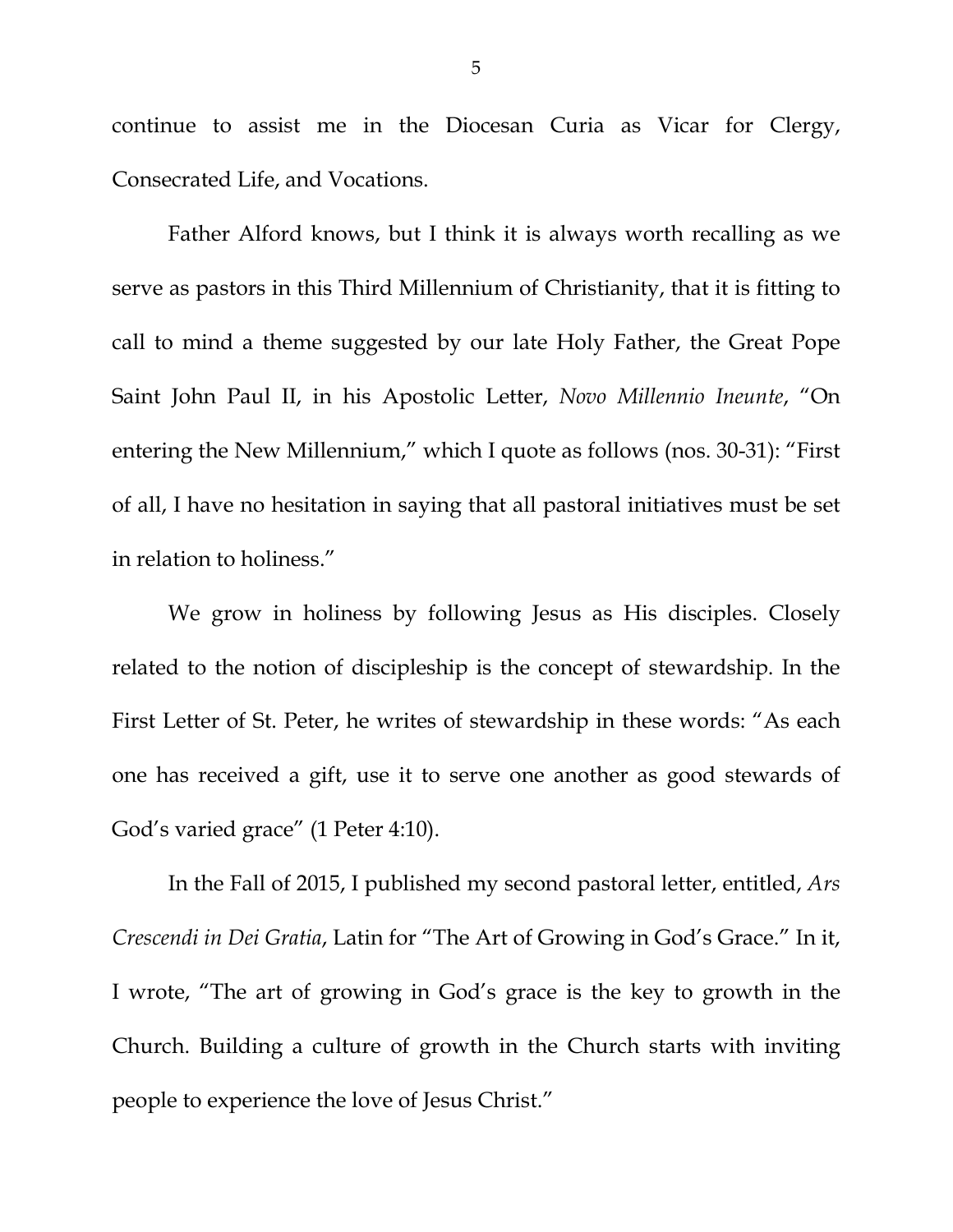In 2017, we held our Fourth Diocesan Synod, in which we focused on discipleship and stewardship. In addition to the clergy and consecrated religious who participated, delegates from each of our 129 parishes in this Diocese voted overwhelmingly to adopt a dozen declarations intended to set the direction and tone for the pastoral ministry of this local Church for the years ahead.

The first of these declarations proclaims a new mission statement for all of us as members of this Diocese: "The mission of the Roman Catholic Diocese of Springfield in Illinois is to build a fervent community of intentional and dedicated missionary disciples of the Risen Lord and steadfast stewards of God's creation who seek to become saints. Accordingly, the community of Catholic faithful in this diocese is committed to the discipleship and stewardship way of life as commanded by Christ Our Savior and as revealed by Sacred Scripture and Tradition."

To further this mission, the Diocese of Springfield in Illinois is committed to implementing the Four Pillars of Discipleship and Stewardship, namely, **hospitality, prayer, formation** and **service**. In other words, we will **invite** people proactively to join us in prayer, especially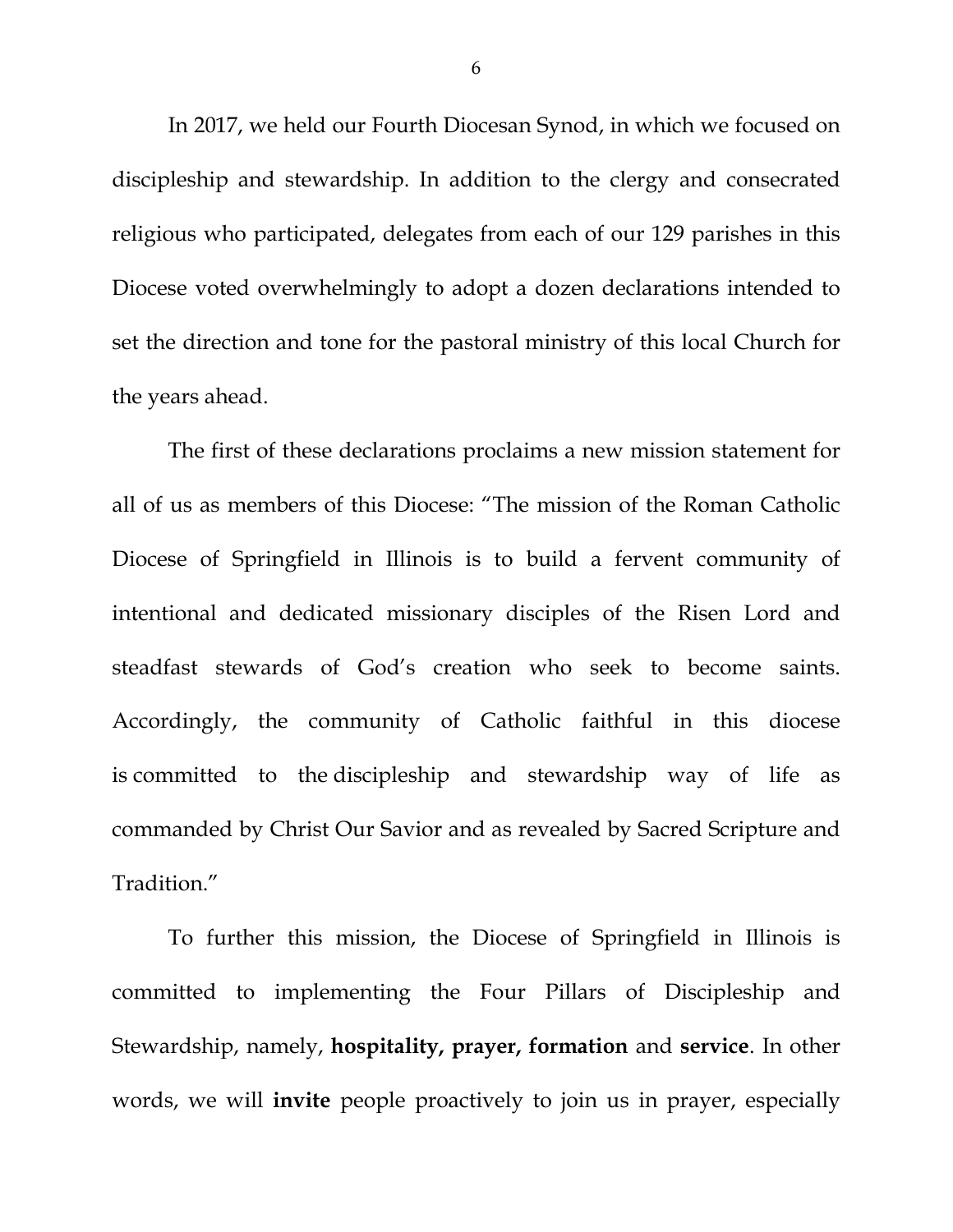Sunday Mass; we will **provide** well-prepared celebrations of the sacraments and other occasions for **prayer** as signs of hope and paths of grace to heaven; we will **study** the Bible and **learn** more about Jesus and our Catholic faith; and we will **serve** each other, especially those in need, by practicing charity and justice.

Through prayer, discernment, and consultation with others, it has become evident that the Lord is inviting us to embrace more fully our call to discipleship out of which necessarily follows a life of stewardship.[3](#page-7-2)

Stewardship recognizes that everything we have comes from God. Stewardship from God's perspective is that He has given us gifts to be used not just selfishly for ourselves, but to be shared with others. Becoming a disciple means making an intentional decision to accept the Lord's call to follow Him and live the discipleship and stewardship way of life.

Thanks to the leadership of Father House, we have already begun to take steps to implement the goals of our Diocesan Synod here at the Cathedral Parish. A key group that is essential to this plan for growth is the priests of our diocese, especially our pastors. But they cannot do this alone. They need the help and cooperation of all parishioners. To be able to put